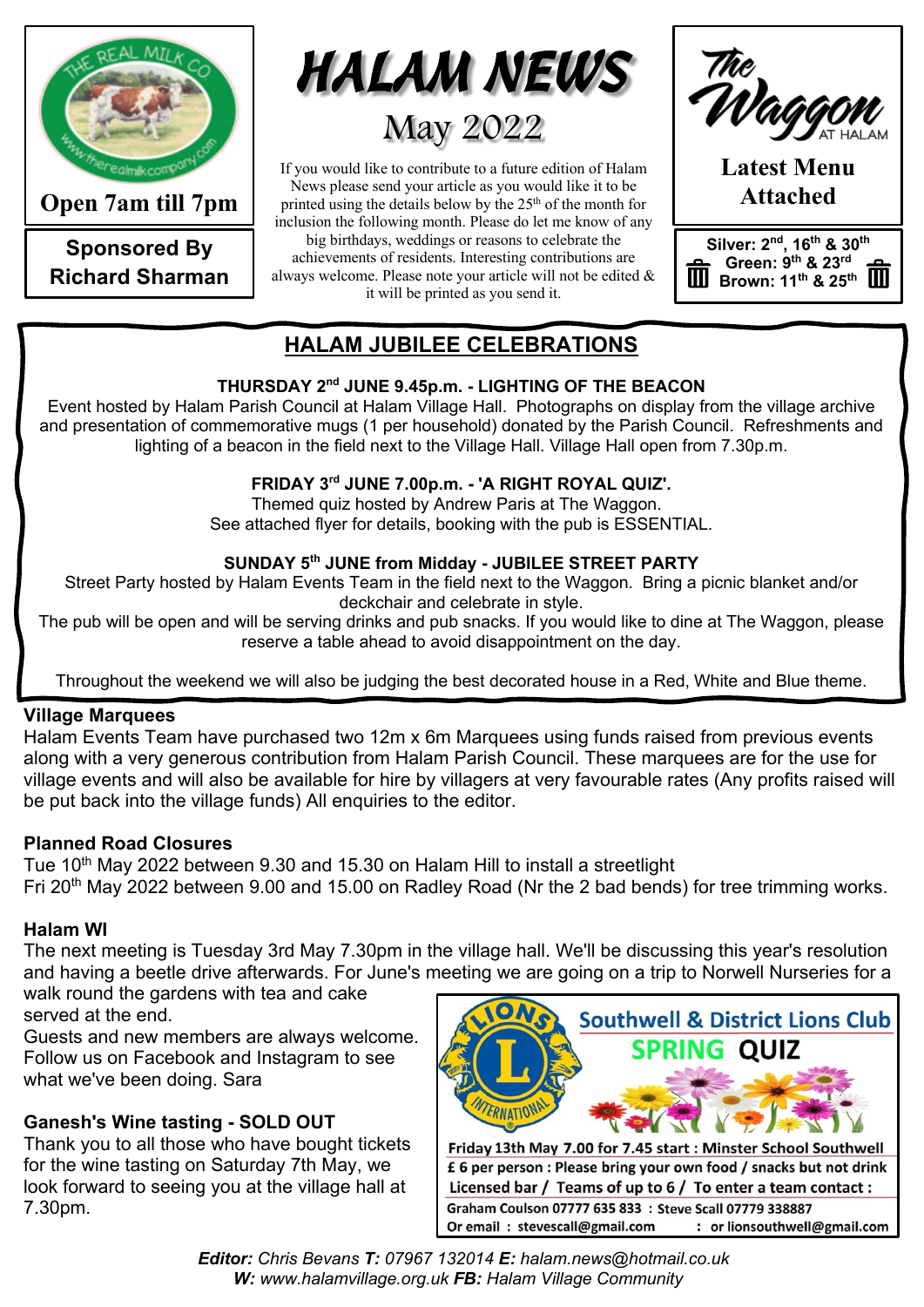## **The Opposite Sex - by David Tristram - Southwell Theatre Club**

Mark and Vicky and Judith and Eric have something in common and a chance meeting could have made for a pleasant social evening. But when they find out what that common factor is, all hell's going to break loose!

Written in 1983, and set in the same era, this is an adult-humoured comedy of marriage and modern relationships, with a bitter-sweet twist. Southwell Library, Nottinghamshire, NG25 0EH - Thu 12th May 2022 - Sat 14th May 2022 https://southwelltheatrecl.wixsite.com/stclub



**Services in Church** 

**Please note the variations to May's service schedule, the visit of Bishop Paul on 22nd at St Giles and the advanced notice for the service on 5th June**

**Sunday 1st May 11 a.m.** Morning Worship

**Sunday 8th May 11 a.m.** Holy Communion (Contemporary Language)

**Sunday 15th May 11 a.m.** All Age

**Sunday 22nd May 10 a.m. Joint Benefice Service at St Giles Edingley** Service for Rogation with Bishop Paul

**Ascension Day 26th May 6 p.m. Joint Benefice Service at St Giles Edingley** Holy Communion

**Sunday 29th May 11 a.m. Joint Benefice Service at St Michael's** Holy Communion (Contemporary Language)

**Sunday 5th June 11 a.m.** Service celebrating the Queen's Platinum Jubilee followed by a picnic. **Contacts:**

Priest - Rev. Mary Foden Currie 01623 479838 Wardens - Glenys Herbert 01636 812335 and Penni Wells 01636 813491 Lay Minister (Reader) Anne Godfrey 01636 814391

## **Food Bank:**

There is a collection point in the Church porch. Very many thanks to all who contribute.

#### **Collection for Ukraine.**

The Collection for Ukraine raised £709 which has been sent to the DEC. Very many thanks to all who contributed.

#### **Message from Rev. Mary**

May welcomes the sea of bluebells in woods. I enjoyed walking in Rufford Abbey grounds among them. Once I heard the cuckoo which was thrilling. This is a busy time for gardeners in gardens and allotments at Halam and Edingley.

Soon it will be Rogation when we ask God to bless the crops. This year we welcome Bishop Paul to Edingley to a service at 10 o' clock at St Giles and afterwards around 11 to the allotments. All are welcome.

Part of the Rogation prayer is as follows: "Almighty God, whose will it is that the earth and the sea should bear fruit in due season, bless the labours of those who work on land and sea. Grant us a good harvest and the grace always to rejoice in your fatherly care."

On June 4<sup>th</sup> Eleanor and Edward are getting married in St Michael's, so please pray for them as they begin their married life.

Our hearts are saddened as we watch the war in Ukraine. Continue to pray and light a candle for them. Keep caring and being there for each other. Every blessing. Rev. Mary

## **Halam Annual Parish Meeting – 7.30 pm Thursday 14th April 2022 held in Halam Village Hall**

#### **Present**

Mr Simon Bust, Mr Andrew Paris, Mrs Glenys Herbert, Mr Ganesh Subramanian

## **Apologies**

Mr Chris Bevans, Mrs Sarah Godfrey, Mrs Janet Simmonds

## **Chairman's Report**

The Chairman stated that it was good to be able to meet in person again this year after the lifting of previous restrictions. It was so much better to be able to talk face-to-face and have members of public actually present in the hall for meetings. Discussions were much easier and more positive.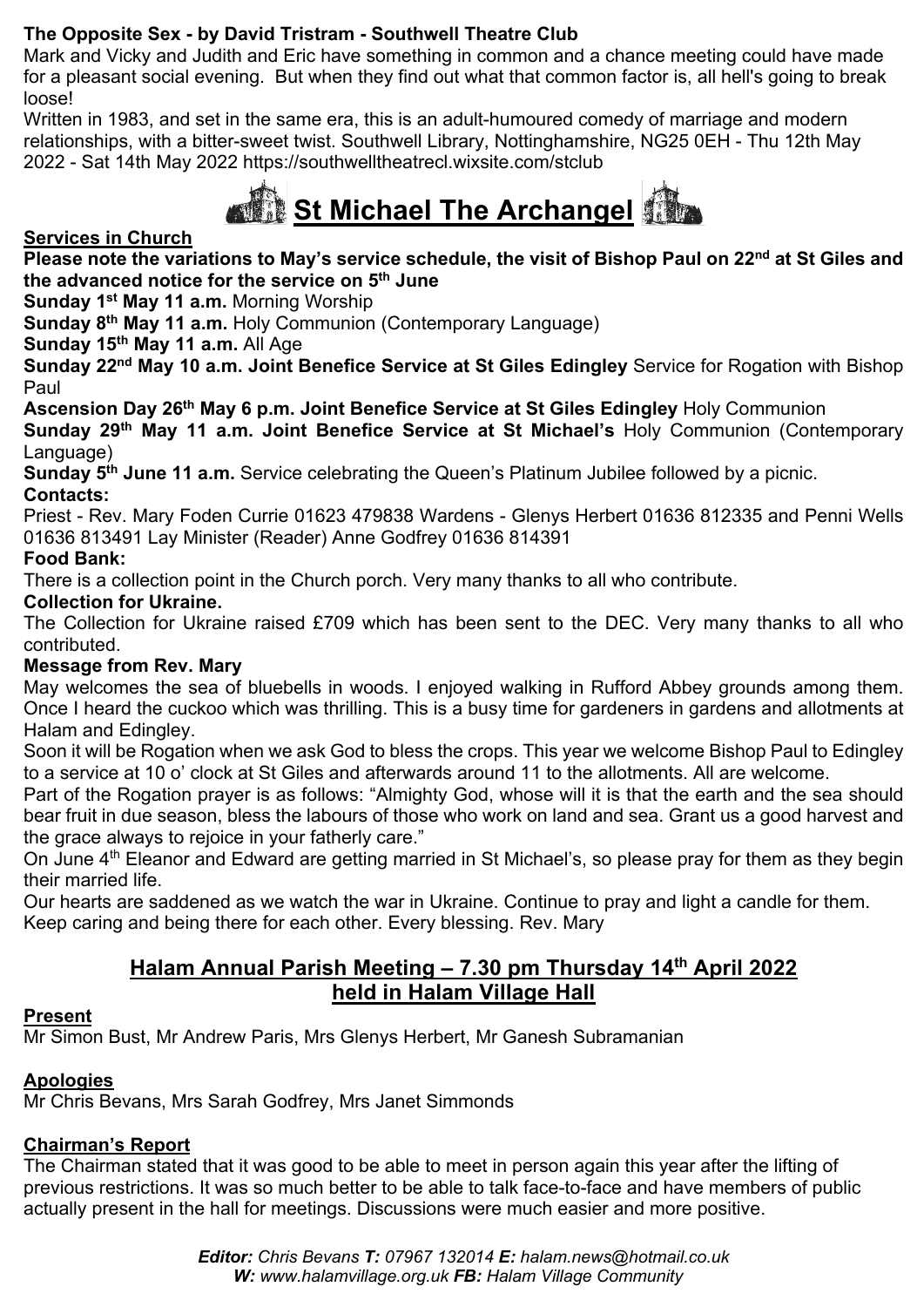The mortgage on the village hall has now been paid off so the parish council have managed to keep the precept on the village at 50% its previous level for the last two years. The government Covid grant and Community Infrastructure Levy (CIL) received for the development on Shaw's Orchard has allowed the parish council to do a few more things this year. There is further work to be done using this money next year, including finishing some work on the village hall (some decorating and sorting) and re-building the wall adjoining Annesley House.

Thanks to Chris Bevans for overseeing the bookings and letting of the village hall; bookings have picked up after a very low level during Covid.

The parish council has kept a close eye on the roads and hedges in the parish, and, by working with the County Council, have manage to have most issues addressed that were brought to the council's attention. The two new drainage systems in the village seem to have greatly improved the problems with flooding. Many planning applications have been discussed this year, and generally the decisions of the District Council have been in line with the parish's views, with just a few anomalies. There was one major application this year for six houses on land off School Lane and the District Council refused this in line with village representation and the views expressed by the parish council.

The efforts of the group of volunteers who have been organising village events has been appreciated by the village and they were thanked for their work. The parish council was pleased to give the group a grant to buy marquees for future village events.

A further dog bin had been bought and put in place; it is seeing much use already.

The Chairman stated that the parish council's role is to represent the parish, and that the councillors always try to listen to the village and take on board the views expressed. The parish council meetings are open to the public and there is always an opportunity to speak at these meetings (during the open part of the meeting). Parishioners are always welcome to attend. The more people who attend a meeting, then the more representative of the village views the meeting will be.

The Chairman thanks the Clerk and the Financial Officer for their support during the year. The Vice-Chairman and all the parish councillors were thanked for their attendance and input to the council meetings over the past 12 months.

## **Next Annual Parish Meeting - Thursday, 13th April 2023**

## **Halam Parish Council Meeting – 7.30 pm Thursday 14th April 2022 held at Halam Village Hall**

#### **Present**

Simon Bust, Mr Andrew Paris, Mrs Glenys Herbert and Mr Ganesh Subramanian

#### **Apologies**

Mr Chris Bevans, Mrs Sarah Godfrey and Mrs Janet Simmonds

#### **Village Hall**

1. Internet – broadband is now up and running. The login password will be displayed in the village hall for anyone hiring the hall.

2. Outside wall – the wall between the hall and Annesley House needs rebuilding. This will be done using the old bricks as facing bricks and some new bricks on the internal face of the wall. Awaiting quotes for the work.

3. Emergency lighting – the recommended improvements and additions are in hand.

#### **Insurance**

The two insurance quotes have been checked by the Financial Officer and Vice-Chairman and the recommendation was to take a three-year policy with BHIB. Agreed unanimously.

#### **Allotments**

Possible improvements to the allotments were discussed. Parishioners who are present users of the allotments emphasised the need for a water supply at the allotments.

It was agreed to get costings for safe access – bridge and lane, and a gate, and some sort of parking area, as well as a firm quote for a water supply.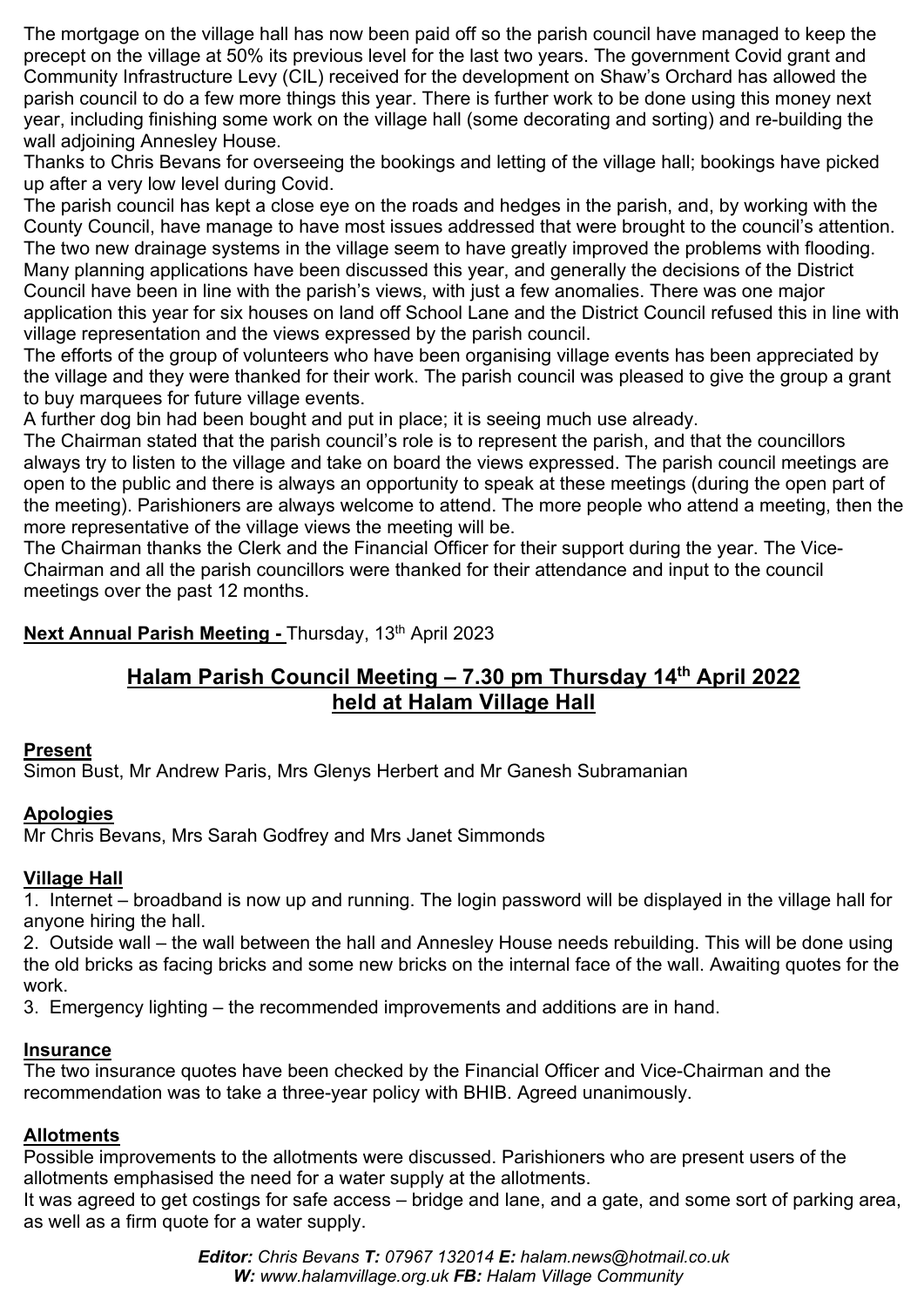The Clerk can arrange clearing of the dykes and ditches, and it will be investigated if the hedges could be laid by NTU students from Brackenhurst.

Once costings have been obtained further sources of funding will be investigated e.g., County Council, or Countryside Trust.

#### **Roads and Hedges**

Quotes for work on the willow tree by the ford are coming in at around £600. It has been recommended that work is not done while the tree is in leaf, i.e., work to be done next Autumn. Further information awaited.

#### **Halam Events - Marquee**

The marquee has arrived and has been stored securely ready for use during the Platinum Jubilee celebrations.

#### **Platinum Jubilee**

So far, the provisional plans are:

Thursday  $2<sup>nd</sup>$  June – strawberry tea in the village hall with a display of village archive photographs. A commemorative mug to be given to each household in the parish. Beacon in the field behind Evergreen Barn/Village Hall to be lit at 9.45 p.m.

Friday  $3^{rd}$  June – A Right Royal Quiz to be held in the Waggon

Saturday  $4<sup>th</sup>$  – no plans to date

Sunday  $5<sup>th</sup>$  – village "street party" in the pub field

#### **Open Meeting**

District Cllr Malcolm Brock reported that N&S District Council are going to operate on a "Cabinet" basis in future. There will still be a planning committee.

#### **Planning -** Nothing this month.

#### **Planning Decisions**

Little Oak Radley Road - Undertake works to tree protected by TPO N114 T1 - Oak - crown reduction by 2m of extension growth, remove all deadwood Approved by N&S District Council

#### **Finance**

Unanimously agreed to Pay:

1. NALC subs

- 2. Marquee grant to volunteer group this grant is being made under Sect. 137 regs.
- 3. Ongoing website payments for village website hosting

A Jubilee Grant of £150 for village celebrations.

#### **Date of next meeting**

The **Annual Parish Council Meeting** will be held at 7.30pm on Thursday 12th May in the village hall. **Members of the public are reminded that they are welcome to attend any parish council meeting to find out about the work of the council. There is an opportunity to raise issues with the parish council at the meeting during the open part of the meeting.**

**Dingbats -** Last month's answers were "Repeat After Me" and "Back Rub"

**Chelsea 4-1 Southampton Liverpool 4-1 Aston Villa Tottenham 4-1 West Ham Man City 4-1 Everton Arsenal 4-4 Man Utd**

# **MACBETH Word Word Word Word Word Word**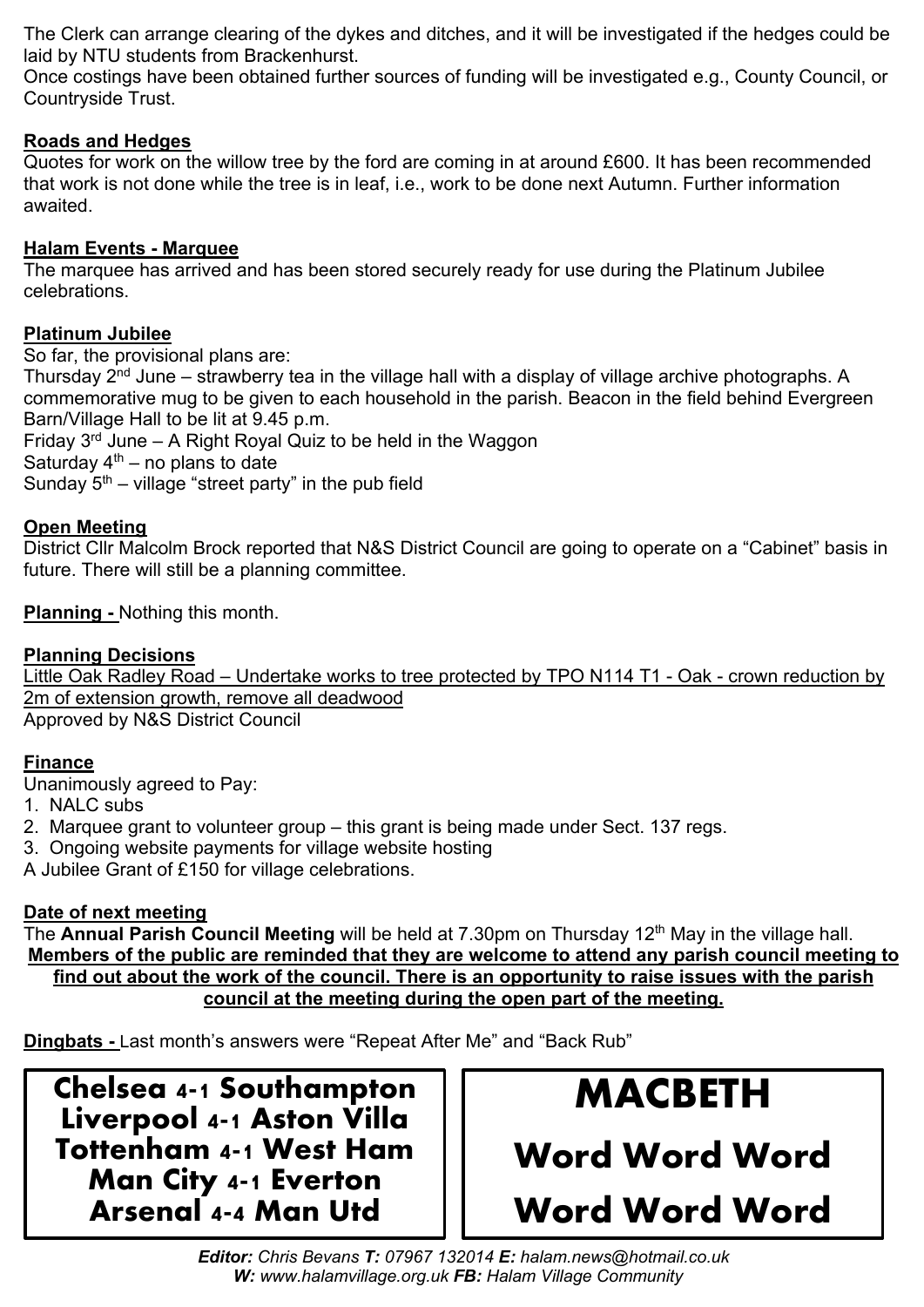

**Opening Hours** Monday & Tuesday Closed Wednesday to Saturday 12 till 11pm (Food Served: 12 till 8.30pm) Sunday 12-4pm (Food Served: 12-3pm)

#### **Two Courses £17 Three Courses £20**

#### **Starters**

Bowl of Soup & Homemade Bread

Smoked Mackerel Pâté, Homemade Bread & Dill Pickles

Ham Hock Terrine, Homemade Bread & Piccalilli

Prawn, Lime & Ginger Spring Roll, Sweet Chilli Dipping sauce

Crispy Breaded Mushrooms & Garlic Mayonnaise

#### **Mains**

Confit Duck Leg, Wild Mushroom, Chorizo & Gnocchi Stew, Spinach & Tarragon

Slow Roasted Belly Pork, Mash, Creamed Spring Greens & Gravy

Stoppard's Hangar Steak, Mushrooms & Onions, Skinny Fries, Peas & Pepper Sauce (Steak £2 Supplement)

Shin Beef, Chestnut Mushroom & Real Ale Pie, Short Crust Pastry, Chips, Peas & Gravy

Waggons Steak or Crispy Chicken Burger, Onion Slaw, Dill Pickles Barbecue Sauce & Fries (Add Bacon & Cheese £1)

Roasted Cod, Champ, Tender Stem Broccoli & Hollandaise Twice Baked Cheddar Cheese Soufflé, Spinach Sauce, Fries & Salad

Beer Battered Haddock & Chips, Chunky Tartar Sauce & Minted Mushy Peas

#### **Side Orders**

Mixed Seasonal Vegetables £2.50 · Beer Battered Onion Rings £3.00 Hand Cut Chunky Chips £3.00 · House Dressed Salad £2.50 · Fries £2.50